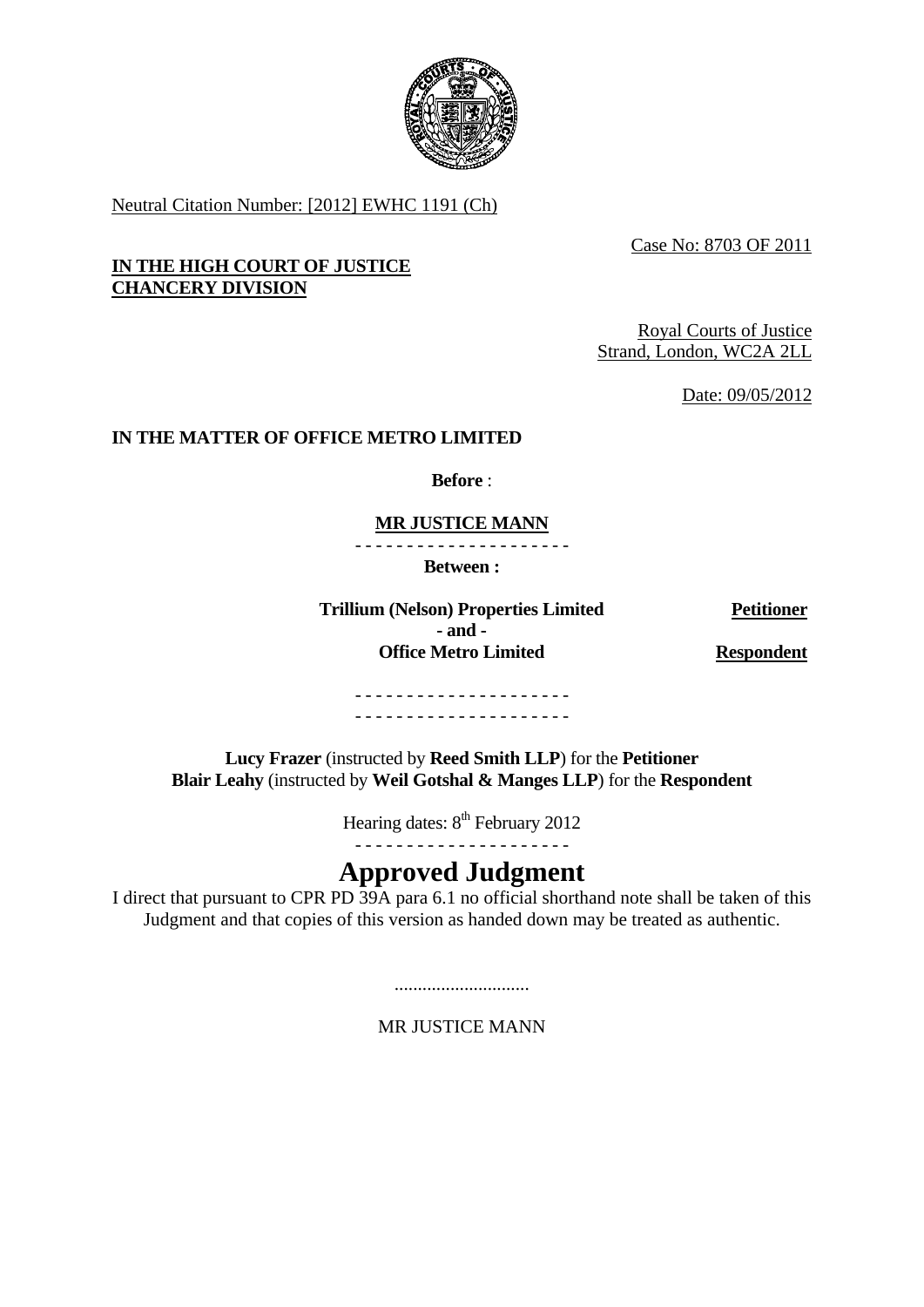## **Mr Justice Mann :**

## **Introduction**

1. This is a winding-up petition in which the principal issue is whether or not Office Metro Limited ("the Company") can be wound up in this jurisdiction in the light of the fact that, despite its being an English registered company, its centre of main interest ("COMI") is in Luxembourg. The question which has to be determined is whether or not it has an "establishment" in this country for the purposes of the Insolvency Regulation.

## **The facts**

- 2. The Company was formerly named Regus Limited and was a part of the Regus group, and was incorporated in England and Wales on  $17<sup>th</sup>$  April 1998. Its principal activity was to hold shares and to provide funding facilities to other companies in the Regus group of companies. It seems to have carried out no trade of its own. Its registered office was at 3000 Illswood Drive, Chertsey, Surrey ("the Chertsey address"). It entered into some 46 guarantees for English properties and a number of others abroad (in 13 different countries). One of the landlords to whom a guarantee was given in respect of a property in this jurisdiction was Trillium (Nelson) Properties Limited ("Trillium"), the current petitioner.
- 3. In or about March 2010 the tenants under that lease told Trillium that they were in financial difficulties and sought to agree a variation. This was refused. The tenant went into administration on  $14<sup>th</sup>$  June 2010 and the June 2010 rent was not paid. Since the Company did not pay the rent either, Trillium petitioned to wind it up. Payment of the rent was then made by solicitors acting for the Company on  $19<sup>th</sup>$  July 2010. The September quarter's rent was paid, as was the December 2010 and March 2011 rent.
- 4. By May 2011 the tenant had gone into liquidation and on  $12<sup>th</sup>$  May 2011 Trillium received notice of disclaimer from the liquidators. Under the lease Trillium was entitled to require the Company to accept a lease of the new premises, and a request was made of the Company accordingly. The June 2011 rent was paid by the Company, by which time it had changed its name. However, the September 2011 rent was not paid and that rent ultimately became the present petition debt.
- 5. The petition as presented and served pleaded in the petition that the EC Regulation on Insolvency Proceedings would apply and that those proceedings would be main proceedings as defined in Article 3 of the Regulation. In response to that the Company took the point that it had already been the subject of insolvency proceedings in Luxembourg and that those proceedings were in fact main proceedings because its COMI had shifted. Mr Yann Barden had been appointed as a Luxembourg trustee in bankruptcy on  $21<sup>st</sup>$  September 2011. The present petition was presented on  $5<sup>th</sup>$ October 2011.
- 6. The change of COMI came about in 2008. With effect from  $14<sup>th</sup>$  October 2008 the Company, by resolution, transferred its main headquarters and place of administration to Luxembourg. It retained (it had to) a registered office (at the Chertsey address) but had no interest in any part of those premises either as a tenant or as a licensee. It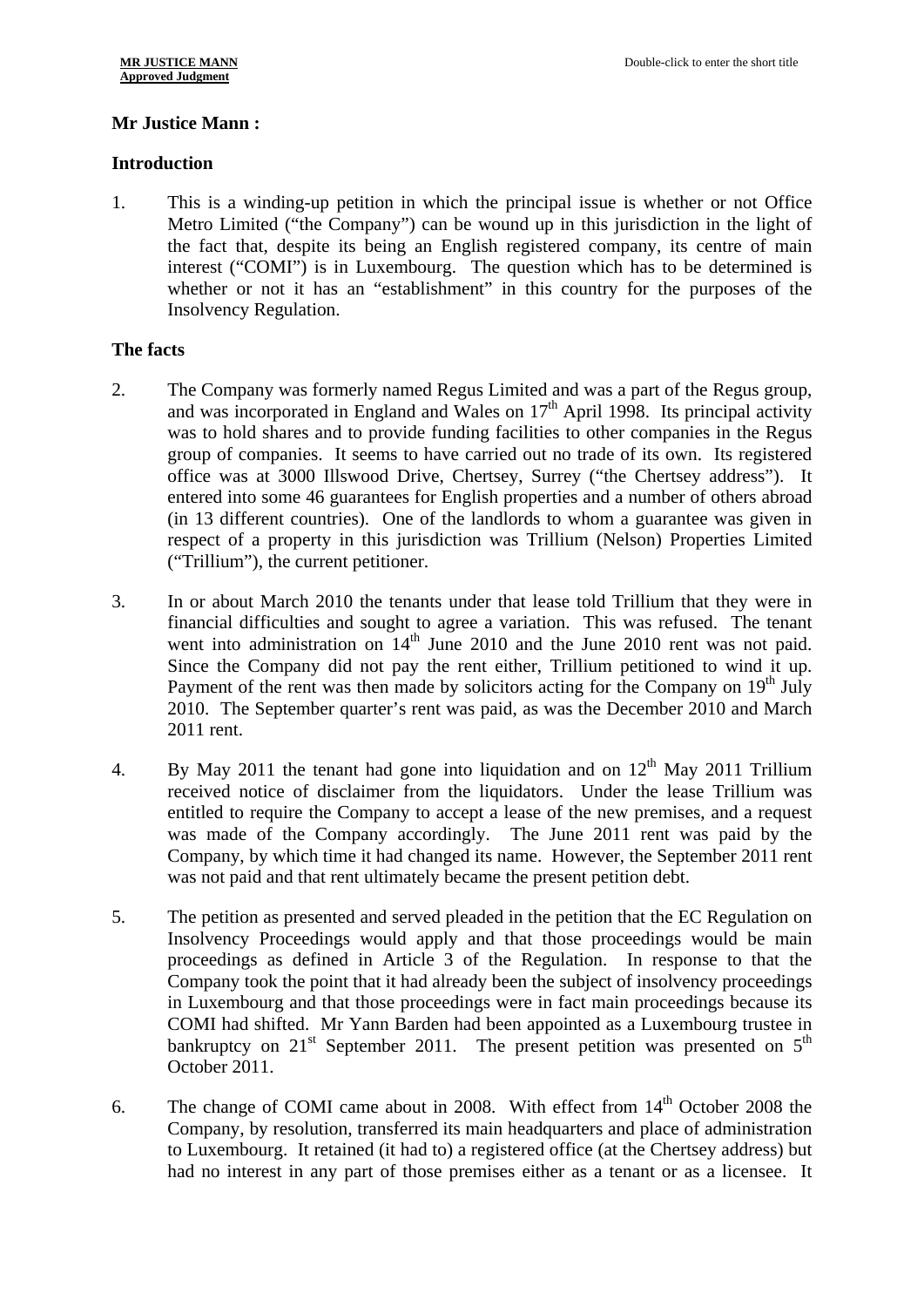maintained no employed staff in those premises (it had in fact never had an employee at those offices), or indeed at that time in the UK. It rented premises in Luxembourg, and was granted a Luxembourg company registration number. Mr Barden believes that all board meetings since then have been held in Luxembourg. Since  $1<sup>st</sup>$  January 2009 the Company has had no employees at all. So far as any activities have to be conducted for the Company in England, they are conducted by a service company in the Regus group, namely Regus Group Services Limited. That provides, when necessary, a number of services, including legal, financial, marketing and other administrative services, as it does to all Regus group companies globally. It has provided accounting and legal services to the Company and some limited administrative services, including forwarding post which arrives at the registered office to Luxembourg. Various contacts took place from time to time between Trillium on the one hand and Mr Stephen Wetherall, who is group legal counsel employed by the service company; he is the person who dealt when rent needed paying. Other accounting services are provided to the Company out of Luxembourg by employees of a Luxembourg Regus company.

7. In the light of those facts, it is accepted in these proceedings that the COMI of the Company is now (and was at the material time in 2011) Luxembourg. In the circumstances the Luxembourg insolvency proceedings are the main proceedings under the Regulation, and any winding-up in this jurisdiction can only be secondary proceedings. On 28<sup>th</sup> November 2011 the present petition was amended to plead that the proceedings would be secondary proceedings, and the reference to main proceedings was struck out.

#### **The issues in this petition**

- 8. As observed above, since the Company's COMI is in Luxembourg, the petitioner is only entitled to a winding-up order if it can be demonstrated that the Company had an "establishment" in this jurisdiction at a relevant time. The issues that arise are therefore as follows:
	- i) What is the relevant time for judging whether an establishment exists. Is it
		- a) At some time before the petition is presented, and in this case when the transaction underlying the petition debt was entered into?
		- b) At the date of the petition?
		- c) At the date of the amendment of the petition?
	- ii) At the relevant date did the Company have an establishment here within the meaning of the Regulation?
	- iii) If so, is there a good reason for winding up the Company in this jurisdiction?

## **Did the Company have an establishment after 2008? – the facts**

9. Before the move to Luxembourg the Company had its registered office here. The evidence does not really state what actual activities were carried on here, but it does state that board meetings and other central functions were moved to Luxembourg.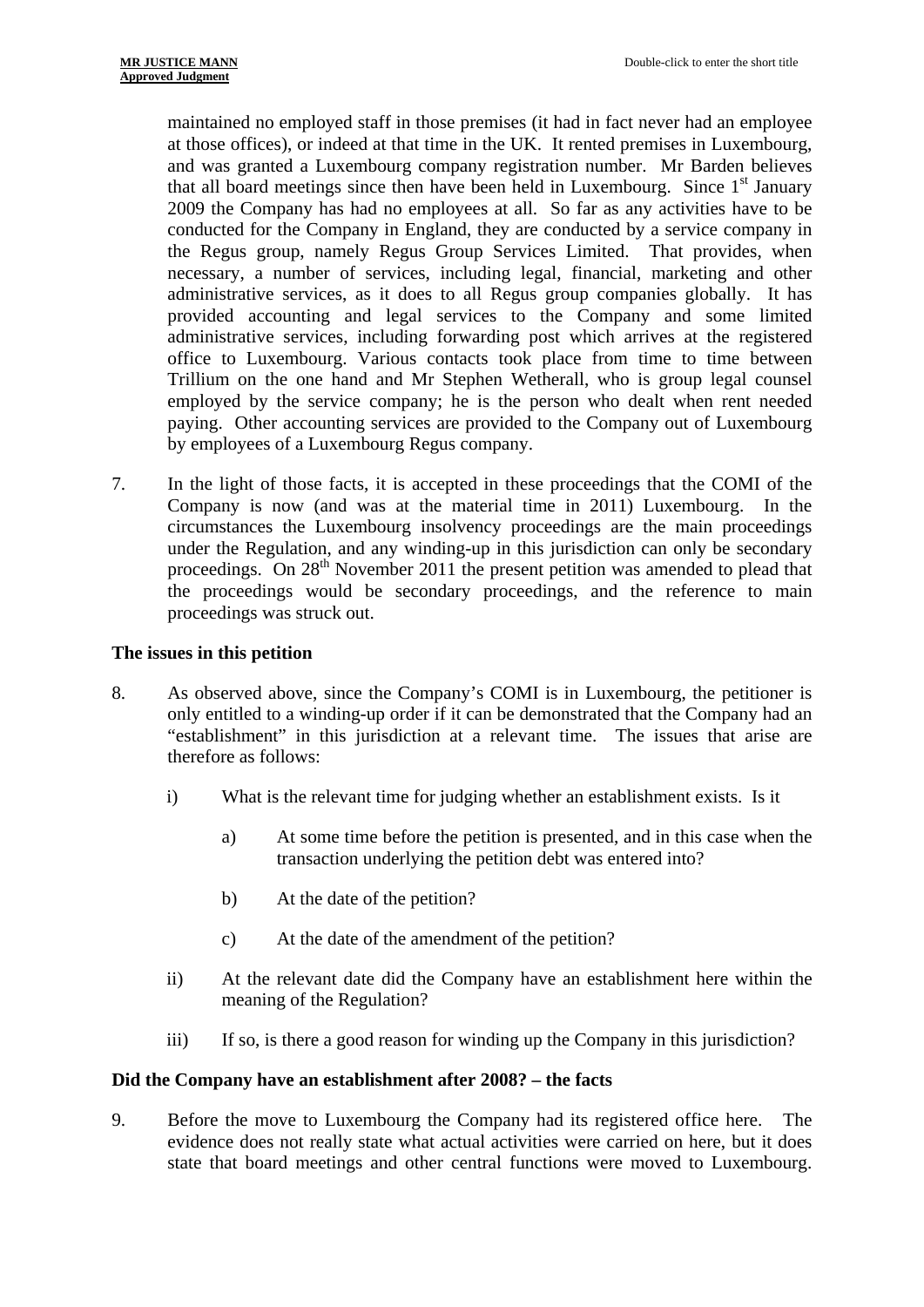However, the important thing is what activities were carried on here since that date. The relevant state of affairs, on the evidence, is as follows:

- i) 4 bank accounts were maintained here 2 sterling accounts (one a blocked account which could only be operated with the consent of Royal Bank of Scotland), one US dollar account and one foreign account.
- ii) The Chertsey office remained its registered office under English company law.
- iii) Demands under the guarantees were sent there, and they produced a response so they were apparently referred to the right person.
- iv) There was no physical presence of the Company at the Chertsey office, and the Company had no lease or licence of it which permitted occupation.
- v) The guarantee payments were made from a UK sterling account.
- vi) Dealings in relation to such matters, apart from any formal demands sent to the registered office, were handled by the Regus service company pursuant to the arrangement referred to above. Mr Wetherall, Group Legal Counsel, was the individual personally involved. There is a certain amount of email traffic with him. It is not clear what else he did for the Company, but it seems likely that he did analogous work for the company in relation to other landlords whose leases were guaranteed. His work also involved dealing for other companies in the group. He seems to have been based at the Chertsey office.
- vii) Accounting services are "predominantly" (Mr Baden's word) provided to the Company out of Luxembourg. However, since there are filing requirements in the UK, there are various things which have to be done in this jurisdiction, and accountants employed by the services company (in Chertsey) and another group company (Regus Global Management Centre SA – based in Switzerland) provide services related to that. Deloitte Luxembourg have also provided accountancy services to the Company.
- viii) The Company's main assets were shares in its subsidiaries, and indemnities (presumably) from group companies whose rent was paid by the Company under relevant guarantees. Its interest in intellectual property rights had been transferred to another group company for consideration which was discharged by that other company assuming a liability under a lending facility.
- ix) While payments to the petitioner were effected by Mr Wetherall in England, the decision to make the payments was taken in Luxembourg. Mr Baden's evidence is that payment was made from an English account because to do so was more straightforward and cheaper than transferring money from Luxembourg. There were apparently 5 such payments, one of which actually came from the Company's English solicitors in order to procure the dismissal of the previous winding up petition in 2010; it is not apparent where the money came from to pay those solicitors, but it is more likely to have come from a UK sterling account.

## **The meaning and significance of "establishment"**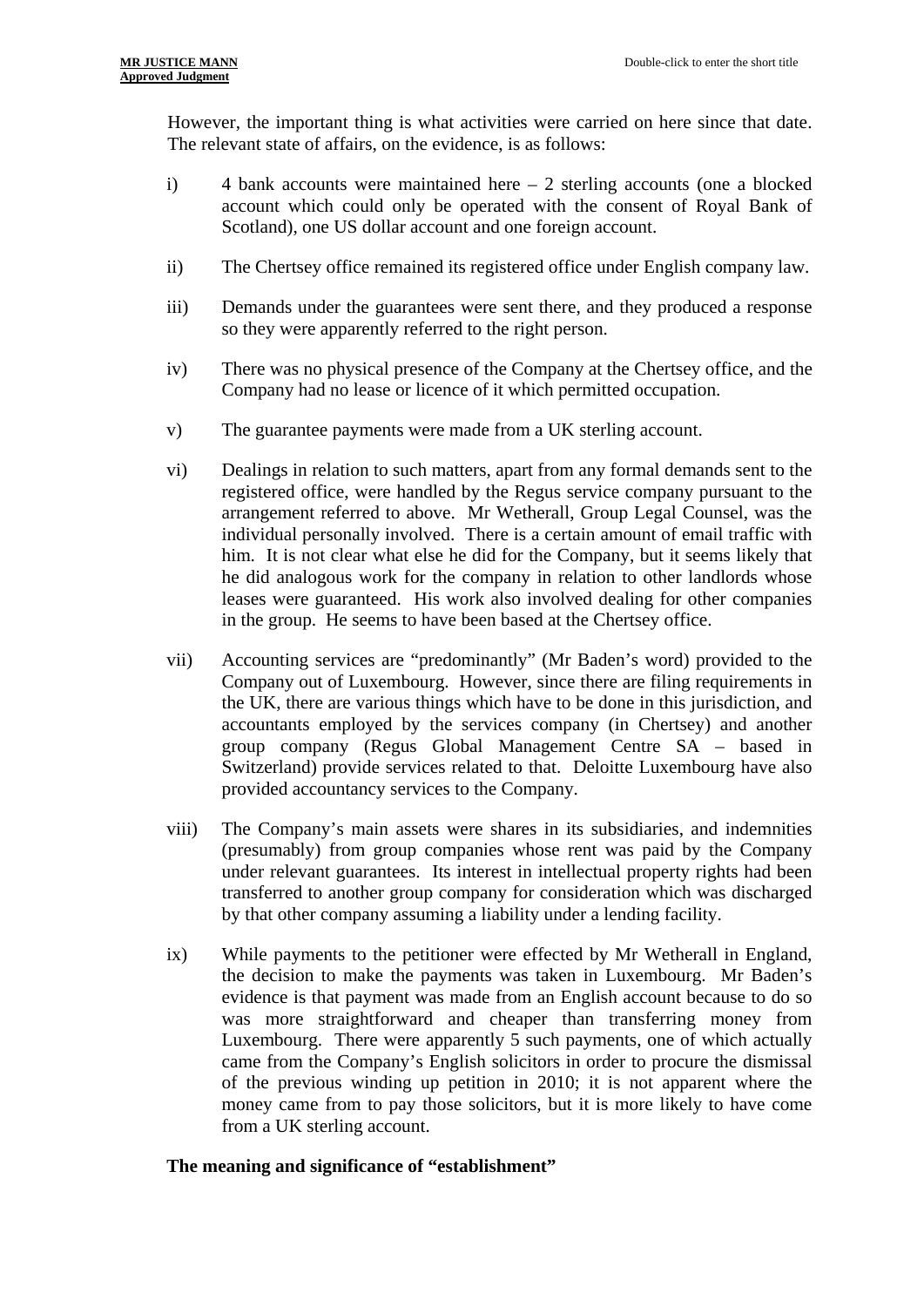10. This concept appears in the Regulation as being a pre-requisite for secondary insolvency proceedings:

"Article 3

… 2 Where the centre of a debtor's main interests is situated within the territory of a Member State, the court of another Member State shall have jurisdiction to open insolvency proceedings against that debtor only if he possesses an establishment within the territory of that other Member State. The effects of those other proceedings shall be restricted to the assets of the debtor situated in the territory of the latter Member State."

11. The concept is defined in Article 2(h):

"(h) 'establishment' shall mean any place of operations where the debtor carries out a non-transitory economic activity with human means and goods."

- 12. That is the definition which has to be applied to the facts of this case to see if Office Metro had an establishment in this jurisdiction once its COMI had moved to Luxembourg, which it is common ground it had by the date of any of the candidates for the relevant date.
- 13. The parties each relied on various authorities and other pronouncements as providing guidance on how to apply that test. Miss Frazer pointed to the following facts and matters.
- 14. The Virgos-Schmit report provides some guidance at paragraph 70:

"For the sake of an overall consensus on the Convention, those States agreed to abandon the presence of assets as a basis for international competence provided that the concept of establishment is interpreted in a broad manner but consistently with the text of the Convention. This explains the very open definition given in Article 2(H).

In the Convention, the mere presence of assets (e.g. the existence of a bank account) does not enable local territorial proceedings to be opened. The presence of an establishment of the debtor within the jurisdiction concerned is necessary. "

Miss Frazer pointed to the reference to the need to interpret broadly. I agree that that is right, but in the sense that it needs to be interpreted realistically, bearing in mind that it is a concept operating in a commercial context. It is not a purely technical matter. It is the test by reference to which it is held proper that insolvency proceedings be commenced, not some sort of box-ticking exercise.

15. The report goes on: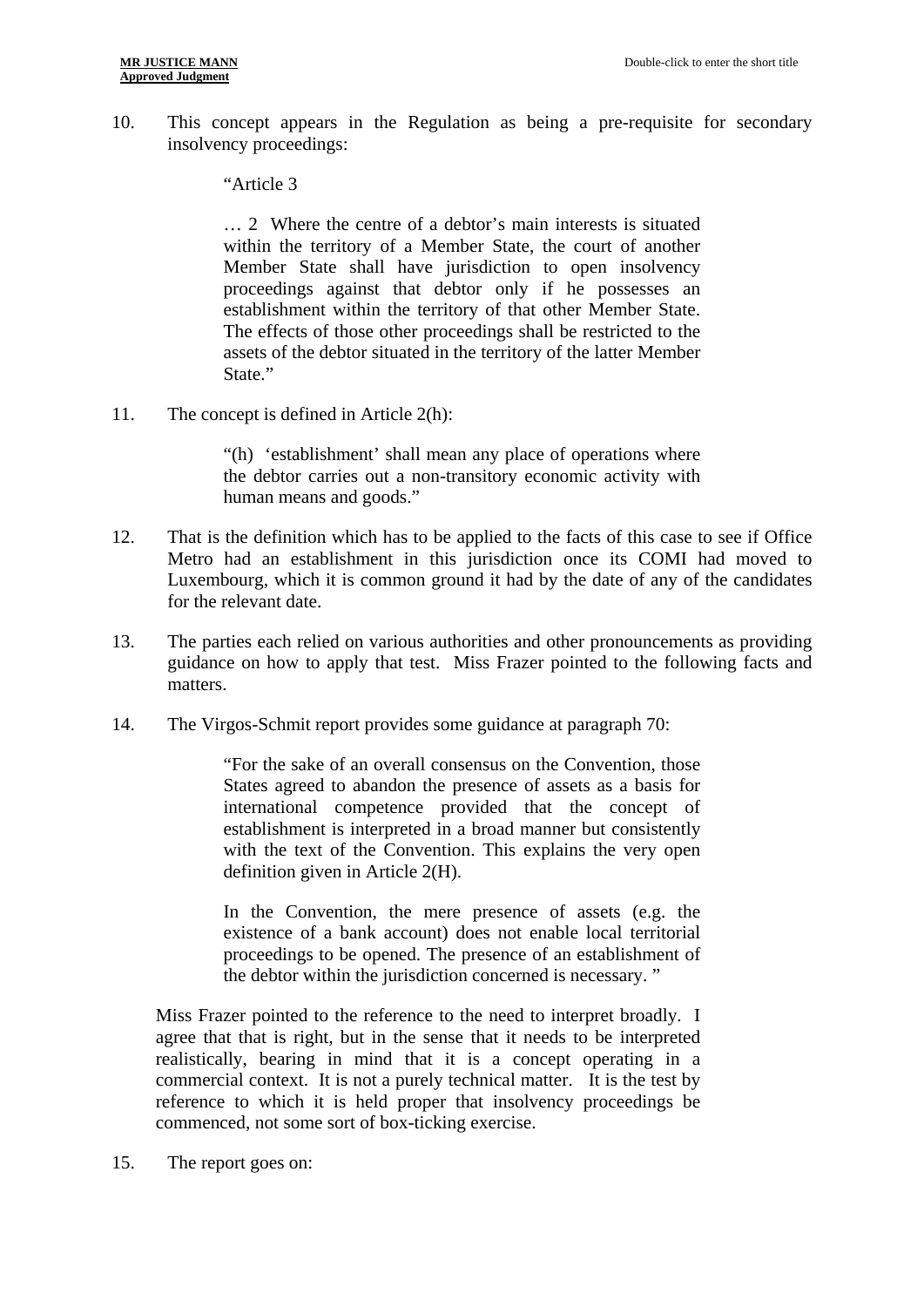"71. For the Convention on insolvency proceedings, 'establishment' is understood to mean a place of operations through which the debtor carries out an economic activity on a non-transitory basis, and where he uses human resources and goods.

Place of operations means a place from which economic activities are exercised on the market (i.e. externally), whether the said activities are commercial, industrial or professional.

The emphasis on economic activity having to be carried out using human resources shows the need for a minimum level of organisation. A purely occasional place of operations cannot be classified as an 'establishment'. A certain stability is required. The negative formula ('non-transitory') aims to avoid minimum time requirements. The decisive factor is how the activity appears externally, and not the intention of the debtor.

The rationale behind the rule is that foreign economic operators conducting their economic activities through a local establishment should be subject to the same rules as national economic operators as long as they are operating in the same market. In this way, potential creditors concluding a contract with a local establishment will not have to worry about whether the company is a national or foreign one. The information costs and legal risks in the event of insolvency the debtor will be the same whether they conclude a contract with a national undertaking or a foreign undertaking with a local presence on that market.

Naturally, the possibility of opening local territorial insolvency proceedings makes sense only if the debtor possesses sufficient assets within the jurisdiction. Whether or not these assets are linked to the economic activities of the establishment is of no relevance."

- 16. The following significant points can be extracted from that passage:
	- i) There has to be some activity external to the company itself, and which is apparent to the outside world. Internal activities which do not operate on "the market" are not sufficient.
	- ii) There has to be something which amounts to a place of operations. Operations by themselves, not linked to some sort of location, are not sufficient. Presumably it is intended that liability to secondary proceedings should depend on the possibility of identifying such a physical location. Thus a collection of roving salesmen, without some sort of additional location from which the activities could be said to be conducted, would not be sufficient.
- 17. Next, Miss Frazer turned to a European decision.

" … the existence of an establishment must be determined, in the same way as the location of the centre of main interests, on the basis of objective factors which are ascertainable by third parties." – *Interedil Srl v Fallimento Interedil Srl* Case C 396/09 at para 63. She placed significant stress on this and said that what matters is how things would appear to a third party and what sort of impression that third-party would get – would such a person think there was an establishment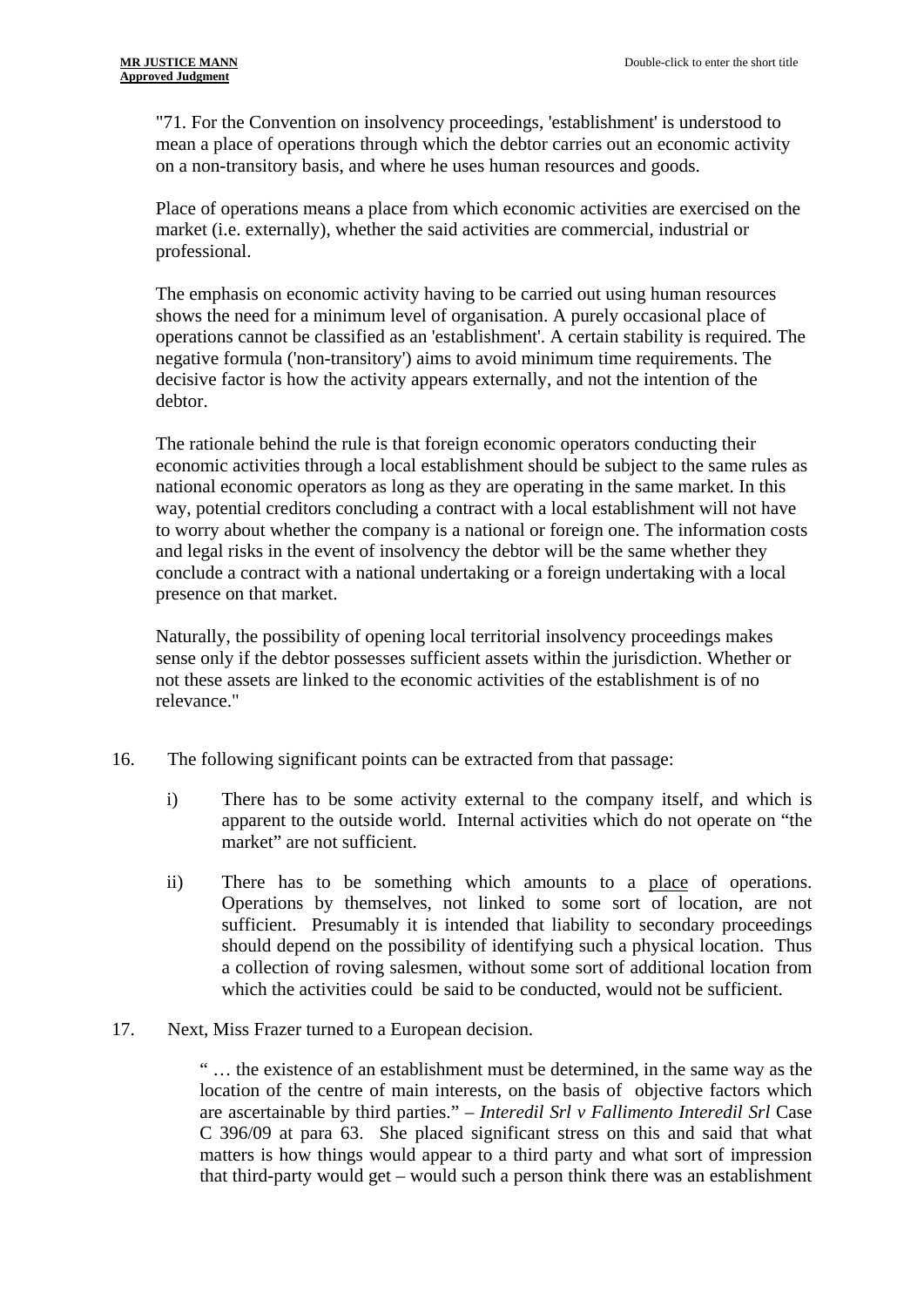here? I do not think that this is thrust of what is being said in this statement. It is referring to the facts underpinning the absence or presence of establishment, and how they are to be viewed. It is not saying that the question of whether there is an establishment must be decided by reference to what third parties would think. The question of whether or not there is an establishment is a matter of law, not a question of what third parties would think.

- 18. Miss Frazer submitted that so far as the "human means" is concerned, it was not necessary for the humans in question to be employees of the company. In Germany the case of *BenQ* held that it was sufficient if the humans were employed by another group company (see the commentary on the Regulation by Moss, Fletcher and Isaacs, second edition at para 8.44). Accordingly, in the present case it does not matter that services were supplied by a lawyer employed elsewhere in the group or by third-party professionals. I agree with her. If "human means" are used, it matters not whether they are employees of the company, employees of another group company, or independent contractors. All those categories of people are human instruments through which economic activity can be conducted.
- 19. I also agree that the word "goods" can and should be interpreted more widely than "chattels". Moss et al at para 8.45 point out that the word is a mistranslation of French and German words and would be better rendered as "assets". In those circumstances money and land would also qualify.

#### **When the establishment has to be established**

- 20. At the hearing Miss Frazer took a point about the point in time at which one had to establish the existence (or otherwise) of an establishment. She submitted that the date at which the existence of an establishment had to be tested was the date of the transaction in question, and not the later dates of the opening of proceedings or the making of an order. If there was an establishment here at that date then it did not matter that there was not one at the date of the presentation of the petition (or other the opening of insolvency proceedings). Miss Leahy for the liquidator said the relevant date was the date of the opening of the insolvency proceedings – here, the presentation of the petition, or alternatively the date of the amendment to plead secondary proceedings rather than main proceedings. Since there is no material difference on the facts between those latter two dates, it will be useful to take just the former (the date of the presentation of the petition) as the counter-date to Miss Frazer's.
- 21. Miss Frazer's bold submission seems to fly in the face of the wording of Article 3. Article 3(1) provides that:

"The courts of the Member State within the territory of which the centre of a debtor's main interests is situated shall have jurisdiction to open insolvency proceedings."

That seems to refer to a single moment in time, namely the time when the proceedings are opened. This analysis is supported by *Interedil* at para 55:

"It must be inferred from [material cited] that, in principle, it is the location of the debtor's main centre of interests at the date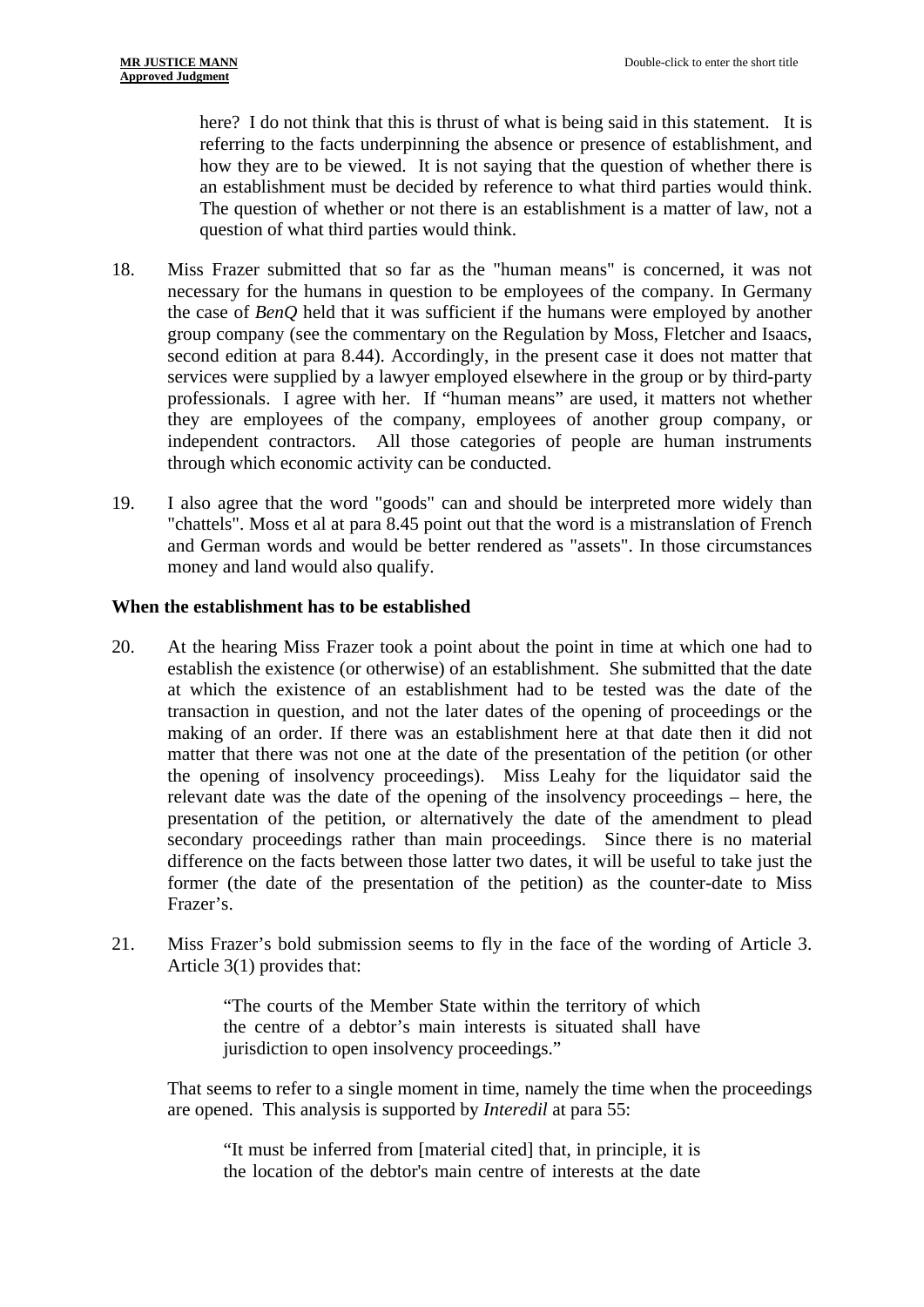on which the request to open insolvency proceedings was lodged that is relevant for the purpose of determining the court having jurisdiction."

 Were it otherwise, and were it capable of referring to a number of different points of time, the Article would be unworkable because there could be a number of main proceedings, which is contrary to the purpose of the Regulation. That refers to the time for determining COMI, but it would be odd if it were different for determining whether a debtor has an establishment or not. Article  $3(2)$  seems to follow the same theme – another States' courts can open proceedings only if the debtor "possesses an establishment". That suggests a single point of time too, and there is nothing in the wording which suggests that one can look back to the date of a previous transaction. So the wording of the Regulation seems to be against her.

- 22. Nonetheless, Miss Frazer relies on principle and authority. So far as principle is concerned, she submits that the purpose of Article 3(2) can only be satisfied if a broad interpretation is applied to the date when the test has to be applied. That enables a third-party dealing with the debtor to know where he/she stands in terms of insolvency proceedings in relation to his or her transaction and also prevents undesirable forum manipulation by a debtor who closes down all activity and moves COMI or establishment between the date of the transaction giving rise to the claim and attempts to use that claim in insolvency proceedings. In this context she points to the undesirable effects of forum shopping which are referred to in recital 5 to the Regulation.
- 23. Then she relies on the account of an Estonian case (it cannot be treated as a report) called *Re AB* appearing in Insolvency Intelligence for April 2007 at page 43 which reports the case as proceeding on the basis that:

"If the debtor had an establishment in the past which met the requirements, and there were assets left from that activity, that should be considered sufficient for the opening of secondary proceedings."

- 24. She also pointed to an English case called *Re Energea Umwelttechnologie GmbH*, apparently heard in Leeds District Probate Registry on  $10<sup>th</sup>$  March 2009, of which no transcript is available and the only account of which appears in Marshall on Cross Border Insolvency, Ed Jennifer Marshall at para 2.083/3/2. The editor observes that it seems to be inherent in that decision that a historical establishment, rather than a current establishment, was sufficient for the purposes of opening secondary proceedings, though she is critical of that reasoning.
- 25. Last, she points to the views of one of the editors (but only one, namely Professor Fletcher) of Moss et al, recorded at para 8.144, to the effect that a creditor should not be allowed to avoid an insolvency jurisdiction by deciding to remove an establishment. He suggests that some form of estoppel should prevent that. It is plain from the preceding paragraph that this point was the subject of some editorial disagreement within the publication itself.
- 26. I do not think that Miss Frazer can be right about this. One could probably construct some policy reasons for allowing insolvency proceedings to be entertained if there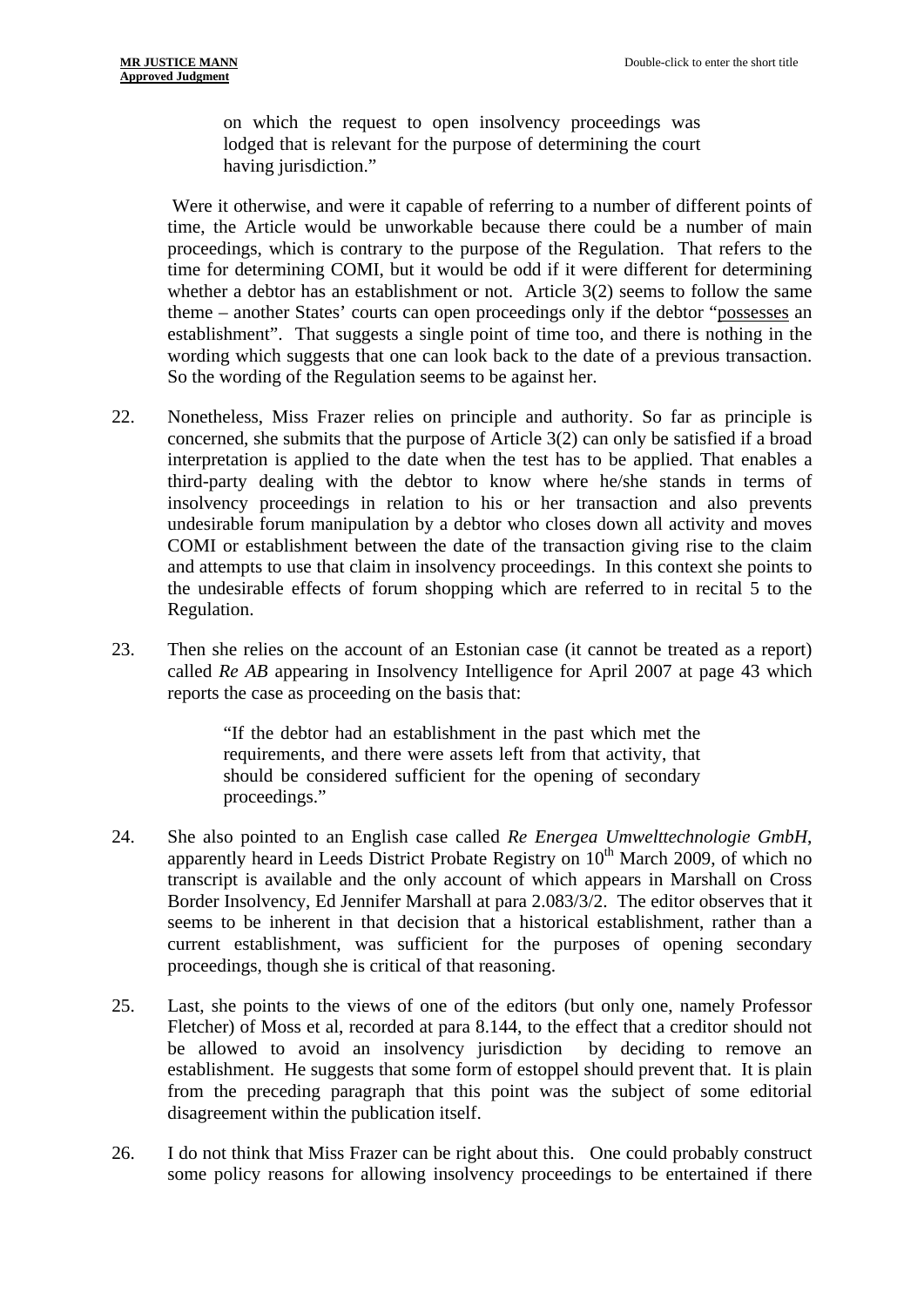was an establishment at the date of a transaction giving rise to a debt, on the footing that a creditor may have relied on that connection with the jurisdiction at the time and should not be deprived of the advantages of that jurisdiction by virtue of acts which are wholly those of the debtor (the removal of the trappings of establishment) by the time insolvency comes about. However, I doubt if they would be very strong, and it is not possible to identify them in the Regulation. The Regulation seems to say something else. The authorities she relies on are neither clear nor strong. The Estonian case may be a case on the facts – there was still enough of a whiff of an establishment. But if it is stating a proposition which is to be taken at face value it is, with respect, wrong. If all that is left is assets then that is not enough to found establishment. The *Energea* case is not reported with enough clarity to allow reliance on it, but if it really was held that a historic establishment was sufficient then in my view it was plainly wrong, and I agree with the editor who expressed that view. Other than Prof Fletcher, no other editor or commentator supports Miss Frazer's view. Prof Fletcher articulates policy reasons, and urges the intervention of an "estoppellike doctrine" without identifying that doctrine. I am afraid I cannot identify that doctrine, and Miss Frazer did not attempt to do so either.

27. In the circumstances I find that the relevant date for determining the existence of establishment is the date of the presentation of the petition. I do not need to consider whether, on the facts of this case it should be the date of the amendment to plead establishment, because the facts were the same at both dates.

#### **Was there an establishment at the date of the presentation of the petition?**

- 28. The first relevant inquiry is where the "place of operations" might be. There is only one candidate – the Chertsey office. It is therefore necessary to consider whether, at the date of the presentation of the petition, Office Metro carried out
	- i) economic activity there;
	- ii) with human means and assets;
	- iii) in a manner which was non-transitory.
- 29. The activities which were done appear above. The Company itself did not occupy the Chersey premises – it had neither a lease nor a licence of the premises, and apparently did not have any means which would be the physical manifestation of occupation either. That is not fatal, but it does not make Miss Frazer's task easy.
- 30. Nonetheless, in my view the Company did do some things from that place. When Mr Wetherall was dealing with the affairs of the Company with which he dealt, he, or the service company, must have been acting as agent for Office Metro. For those passages of time the Company was doing something there. It was also doing it with human means.
- 31. However, I do not think that it amounts to economic activity within the meaning of the Regulation. By the time of the petition it seems that the only "activity" (and I deliberately put it in inverted commas) was to sit there being liable on guarantees, sometimes paying out on them, and perhaps doing whatever else was necessary to keep itself alive in terms of compliance with formalities such as company filings. Mr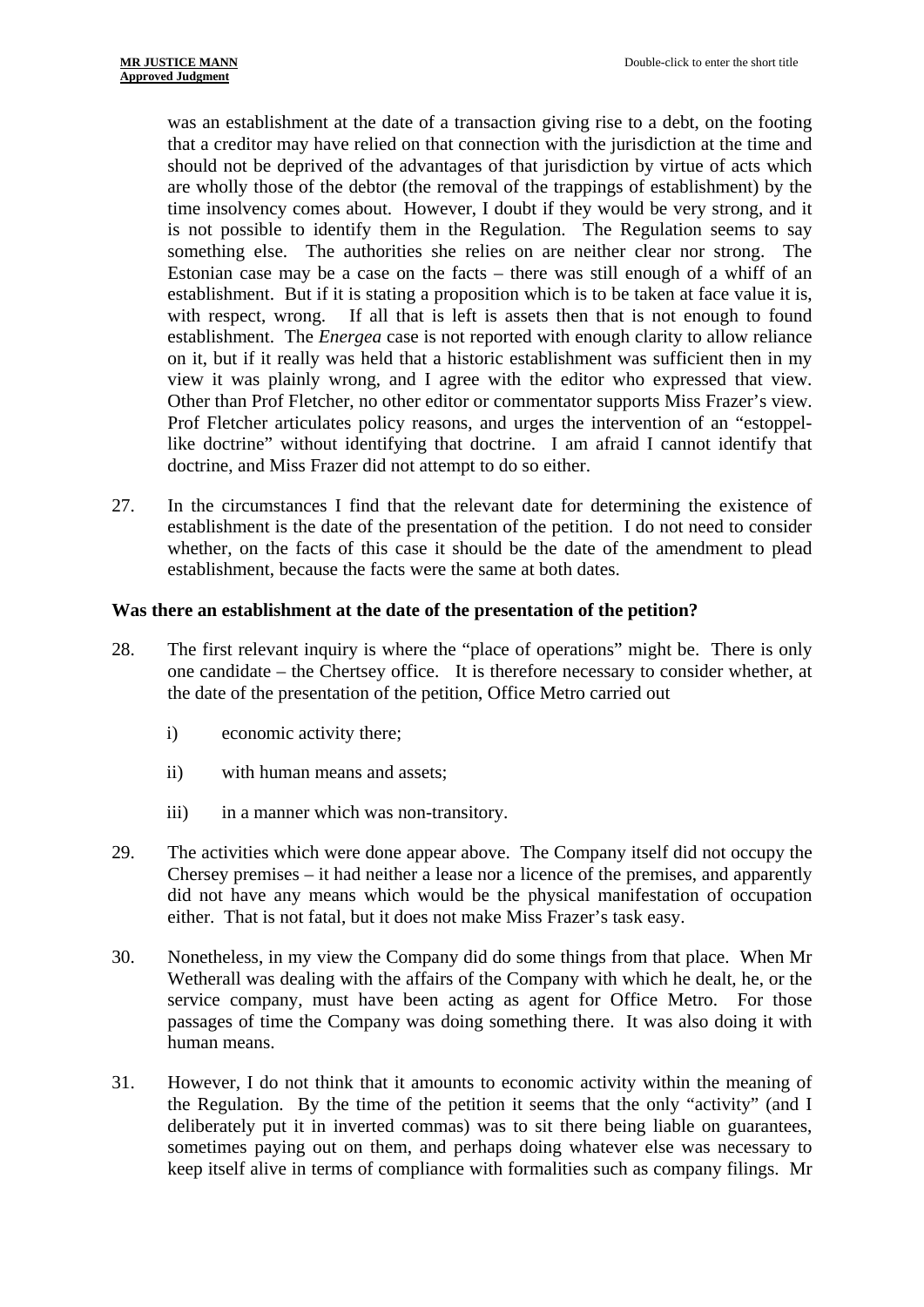Wetherall (or perhaps his staff) occasionally sought legal or accounting advice, but there is no evidence it was doing anything else. Being in a state of liability, with the need sometimes to pay out on that liability and take a bit of advice, is not an economic activity for the purposes of the Regulation. Neither is seeking accounting or legal assistance on other matters. Forwarding post (which is said to have happened from Chertsey) is not an economic activity carried on there. It is something which goes on so that someone can carry it on somewhere else. Utilising the guidance given in the Virgos-Schmit report, it is not conducting activities on the market.

- 32. The activities necessary for compliance (filing and so on) are not, apparently, carried out at the Chertsey office. They are therefore not carried out at the only candidate for a place of operations.
- 33. Even if I am wrong as to whether Office Metro's residual activities are economic activity for the purposes of the Regulation, I do not consider that they are nontransitory. They are not a consistent activity. The activities involved in paying up on guarantees do not have the character of a consistent business or business-type activity. They arise as and when needed, and were all going well in the underlying group they would not arise at all. The concept of "establishment" is the one chosen as the touchstone of sufficient presence to justify the opening of insolvency proceedings. There are 3 ingredients for these purposes  $-$  (i) a place where things happen, and (ii) sufficient things (iii) of sufficient quality happening there. The concept of nontransitoriness goes to the third of them. In my view the converse of something being transitory is not confined merely to things which are "fleeting" (to use one English synonym) but is also intended to encapsulate such things as the frequency of the activity; whether it is planned or accidental or uncertain in its occurrence; the nature of the activity; and the length of time of the activity itself. When measured against all these elements I consider that the activities of procuring payment on the guarantees is transitory (or not non-transitory) for the purposes of the Regulation. This is to a large extent a value judgment in respect of which one cannot be prescriptive of the elements to be fulfilled (or not fulfilled), but in my view it is plain that if the activities were otherwise economic activities they would, for these purposes, be "transitory" for the purposes of the Regulation.

## **Discretion**

- 34. The last thing of which I would need to be satisfied before allowing winding-up relief here is that it would be proper to do so. It is common ground that it is necessary for secondary proceedings to have some useful purpose. There is little point in starting secondary proceedings if they add nothing to the primary purpose. In the light of my decision on the non-existence of an establishment it is not necessary for me to come to a conclusion on this, but I heard argument and will express my views, but only briefly.
- 35. Miss Frazer relied on three points:
	- i) There was a case for saying that some prior transactions should be investigated to see if they could be set aside, and time limits for that were more favourable in this jurisdiction than in Luxembourg.